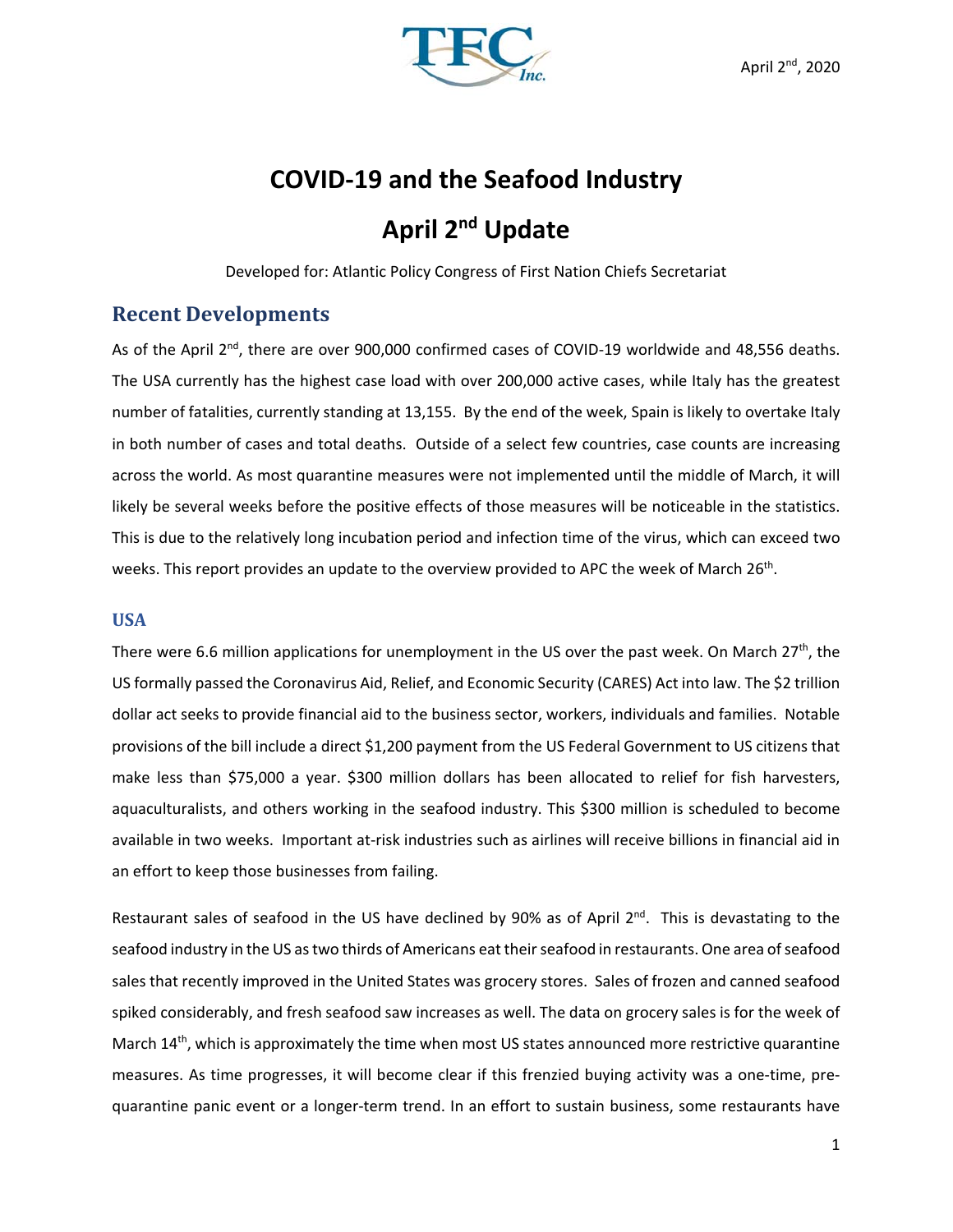

begun delivering ready-to-cook seafood meals with instructions on how to put the dish together to customers.

#### **Canada**

Between March 16 and March 25, 1.55 million Canadians applied for jobless benefits. The government of Canada passed a \$75 billion dollar coronavirus relief package on the 25<sup>th</sup> of March. Highlights of this bill include four \$2,000 monthly payments to people who have lost their jobs due to the ongoing pandemic, wage subsidies for small businesses, and tax relief measures. This bill also allows the finance minister to spend and borrow without parliamentary approval until September. The province of Quebec has the highest confirmed case load, with Montreal accounting for approximately one quarter of all Canadian cases. Trudeau recently announced the ban on non‐US foreign nationals entering the country would be extended until the end of June.

Increasing numbers of seafood sector workers are advocating for fishing shutdowns. One lobster harvester explained that cruise ships and casinos, which buy "massive amounts" of product from crab and lobster harvesters, have shut down across the US. This has caused demand to collapse, and there is little demand for these ordinarily lucrative and highly demanded products. A small amount of seafood product is moving at reduced prices, often near fire sale price points, for use in retail and ready‐to‐cook meals.

#### **China**

Community spread is not known to be occurring in China as of March  $31<sup>st</sup>$ . China is the first severely affected country to halt the spread of the virus from non-travel related cases. The city of Wuhan, which is where the virus originated, has begun to open back up as quarantine restrictions have been lifted. The bus and subway systems in Wuhan have been reopened following their January 23rd closure. The final quarantine measures preventing people from leaving Wuhan are due to end April 8<sup>th</sup>. While businesses are re-opening, customer traffic and consumer activity has been sparse due to lingering fears concerning the virus. Recently, China has been accused of providing fraudulent or incomplete data on the extent of the outbreak by US intelligence services.

#### **EU**

The majority of EU countries continue to remain under lockdown. Italy is beginning to show signs of improvement and projects to have only a marginal number of new cases by the end of April, whereas other EU countries such as Spain and France continue to deteriorate. The UK is seeing exponential growth in caseloads as well. It will likely be several weeks before the situation improves, similar to the trajectory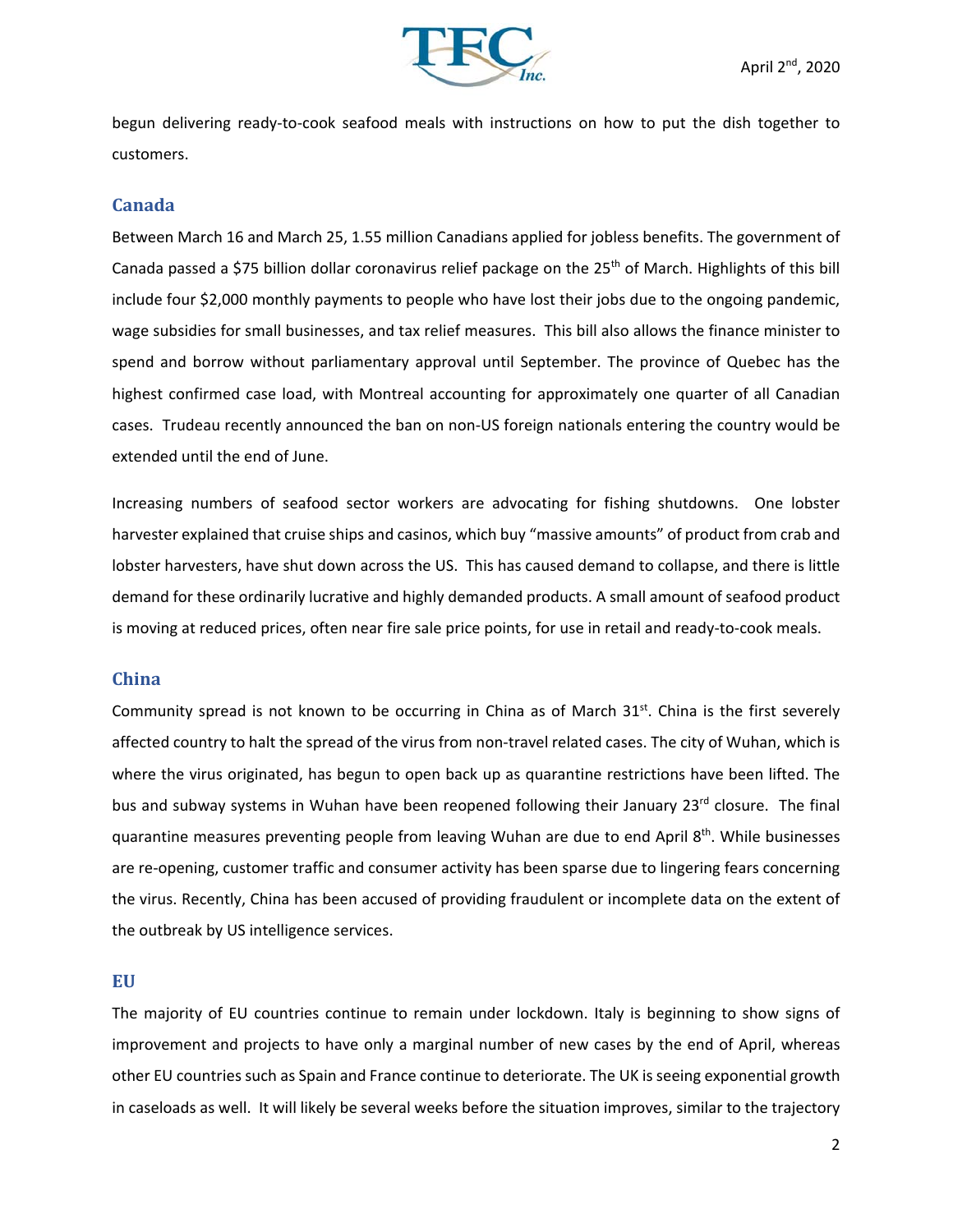

Italy has experienced. Restaurants, bars, and other public spaces remain closed. There has been an increase in purchases of frozen whitefish such as cod and haddock from grocery stores as consumers stock up on cheaper sources of protein.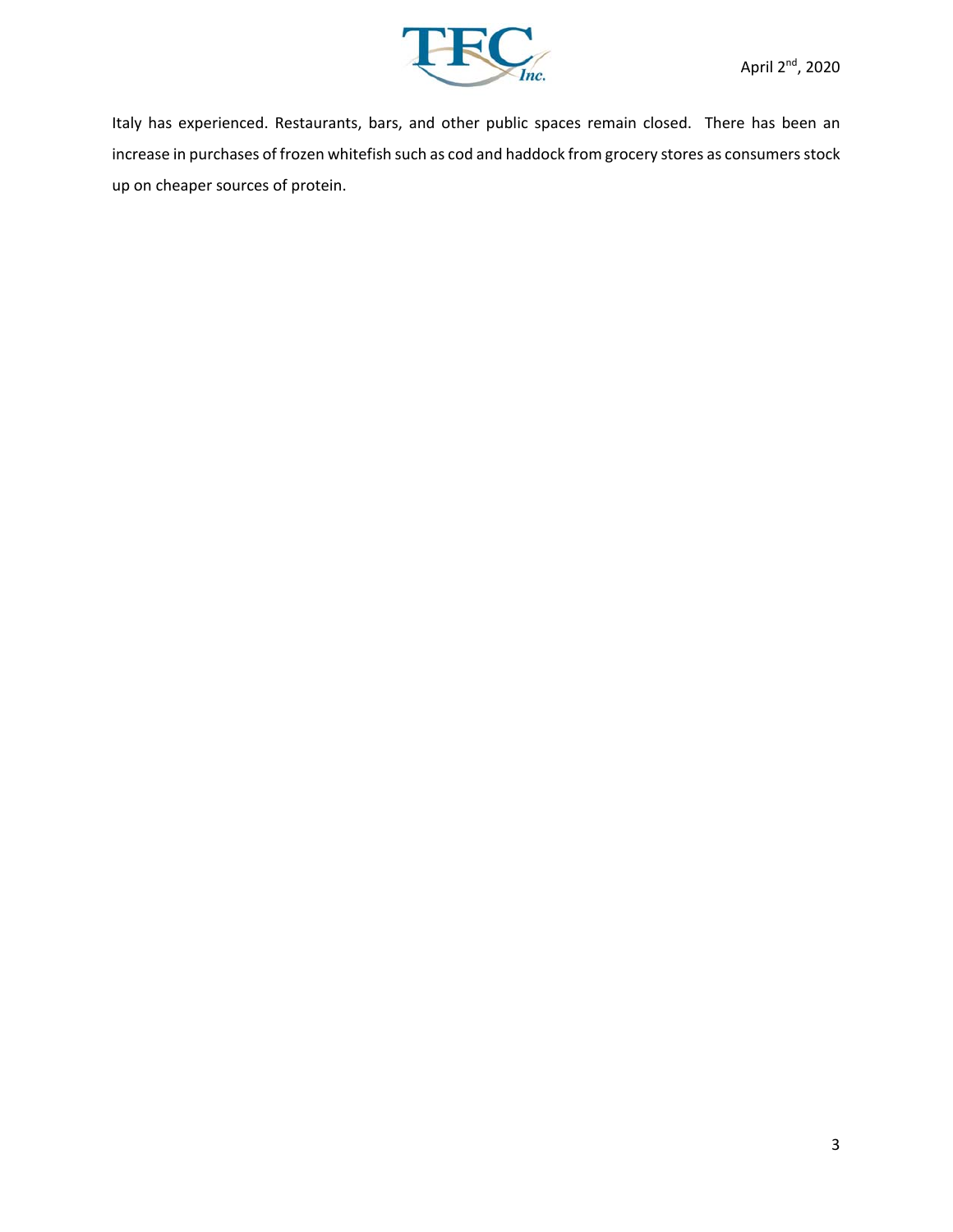

# **Seafood Market Status**

This section of the report will discuss the current state of the seafood market by species as of April 2<sup>nd</sup> 2020.

## **Lobster**

The Canadian lobster industry is projecting that 70‐100 million pounds of lobster will not be able to be sold into existing markets in 2020. In 2019, the total landings of Lobster were approximately 200 million pounds. This means that the economic potential of the lobster fishery for 2020 may be cut in half. Processors have requested that harvesters do not actively fish until the market recovers, and harvesters have been amenable to the idea. Currently, LFAs 36 and 37 around the Bay of Fundy have had their seasons delayed. Harvester groups are awaiting information from the Canadian government on aid packages to determine if they can afford to sit the harvesting season out. There are approximately 1 to 2 million pounds of live lobster in inventory and an unknown quantity of frozen product. Tail prices remain high, but the live market in the US and Canada remains stagnant. Live lobster is being bought for \$2-3.00/lb less than in February of 2020.

There are six charter flights scheduled to deliver approximately 1 million pounds of graded and packed lobster to Asia this week. This shipment will help determine how well demand in the Asian markets has recovered. There are expectations that a shortage of lobster in Asia will help boost shore prices in Canada and the US. Notably, the lobster shipped on three previous charter flights were sold at a major loss, up to \$2‐3.00/lb less than cost.

# **Crab**

Currently, there is very little supply of Canadian snow crab on the spot market. This precludes an accurate projection of the price, especially during a global crisis. The majority of snow crab exports in Canada occur in the spring and summer, but the fishing season is almost certain to be delayed as a result of the virus. This will severely curtail the available supply of crab, although a current lack of willing buyers makes this decision necessary. US states continue to close restaurants as the case load in the US continues to grow exponentially. A small quantity of crab was landed last week in CFA 17, selling for \$3.00/lb to local markets in Quebec.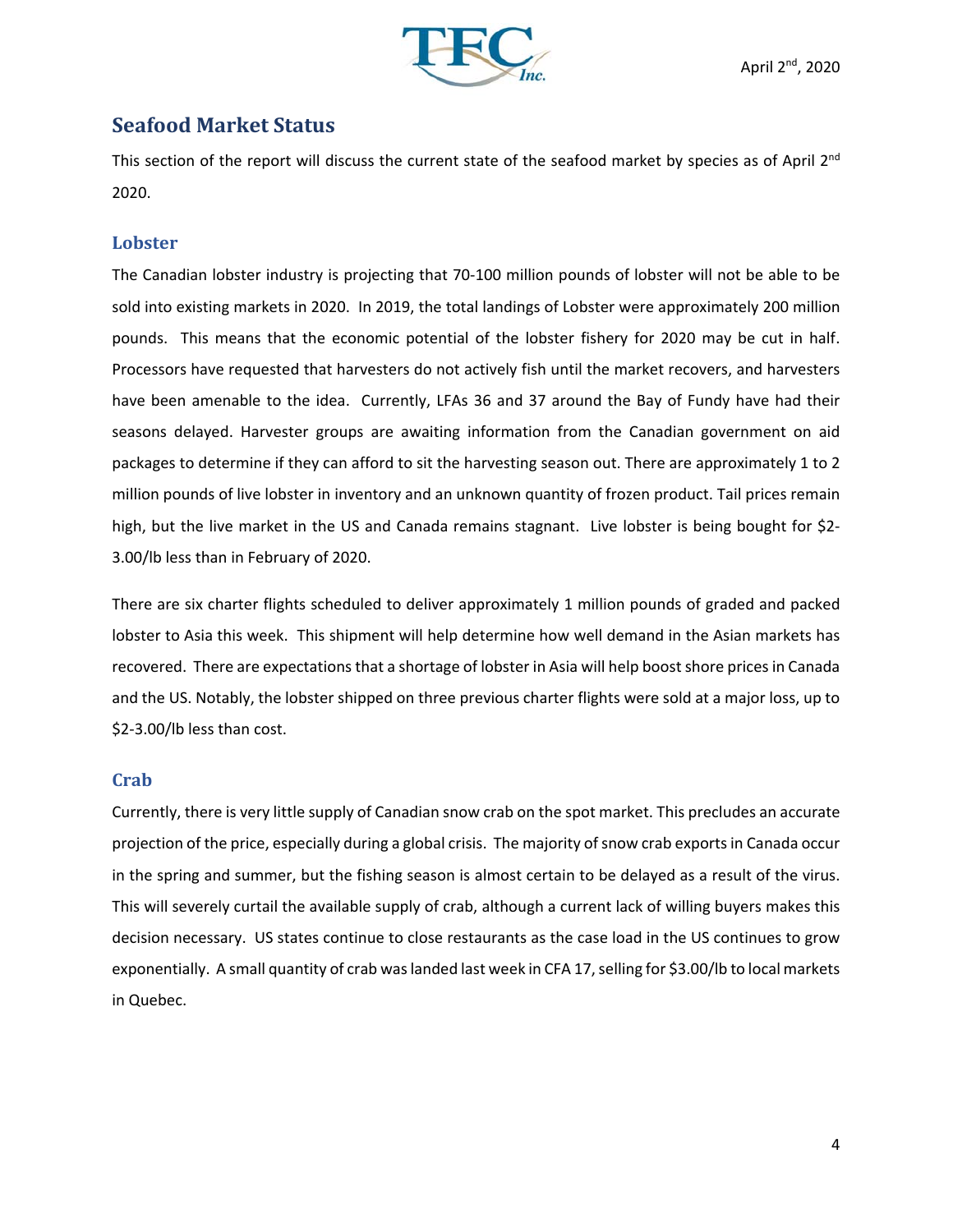

### **Bivalves**

Scallops remain near 5‐year record low prices for March, though it is worth noting that this is not yet a significant deviation compare to the past three years. The scallop season opened on April  $1<sup>st</sup>$  and the following two to three weeks will be a litmus test for the strength of the scallop market. Oyster prices have reached 5‐year lows for March. Clam prices remain at or near record highs for March, a deviation from the general trend of decline the seafood market is experiencing. As with scallops, the real strength of the market for clams will be demonstrated during the following few weeks and months as what is ordinarily the busy season for seafood purchases begins.

## **Finfish**

Prices for finfish remain near or below 5‐year record lows for March. Public seafood markets, restaurants, and casinos continue to close which is greatly reducing the demand for fresh product. Seafood markets are nearly fully stocked; however, the biggest buyers are not purchasing product due to shutdowns. As most restaurants in the US or Canada have been forced to switch to take-out services, seafood sales have suffered due to being a less popular take-out item. Some distributors have lost 90% of their buyers ahead of the April busy season. Restaurants in New York have begun testing a new product in the form of ready‐ to-make meals containing salmon and instructions that can be delivered to customers. There appears to be demand for this product.

# **Closing Comments**

Italy has begun to see the rate of new infections fall from the quarantine and nation‐wide lockdown. It is projected that by the end of April Italy will only have a marginal number of new cases per day. Once the country re‐opens, the challenge will be ensuring that a second wave of infections does not erupt. Italy will serve as a case-study for how severely impacted countries should handle prevention measures postoutbreak.

As a result of the reduction in the number for flights into the US from the EU, Chile and other important seafood suppliers it could result in Canadian seafood products, particularly farmed salmon and other whitefish, being more widely demanded in the US. This represents a potential opportunity for Canadian suppliers to acquire a greater foothold in the US that will persist beyond the timeframe of the pandemic. It is important to note that while product is moving, consumers are price sensitive, and if prices increase too high they are more likely to switch to alternative options.